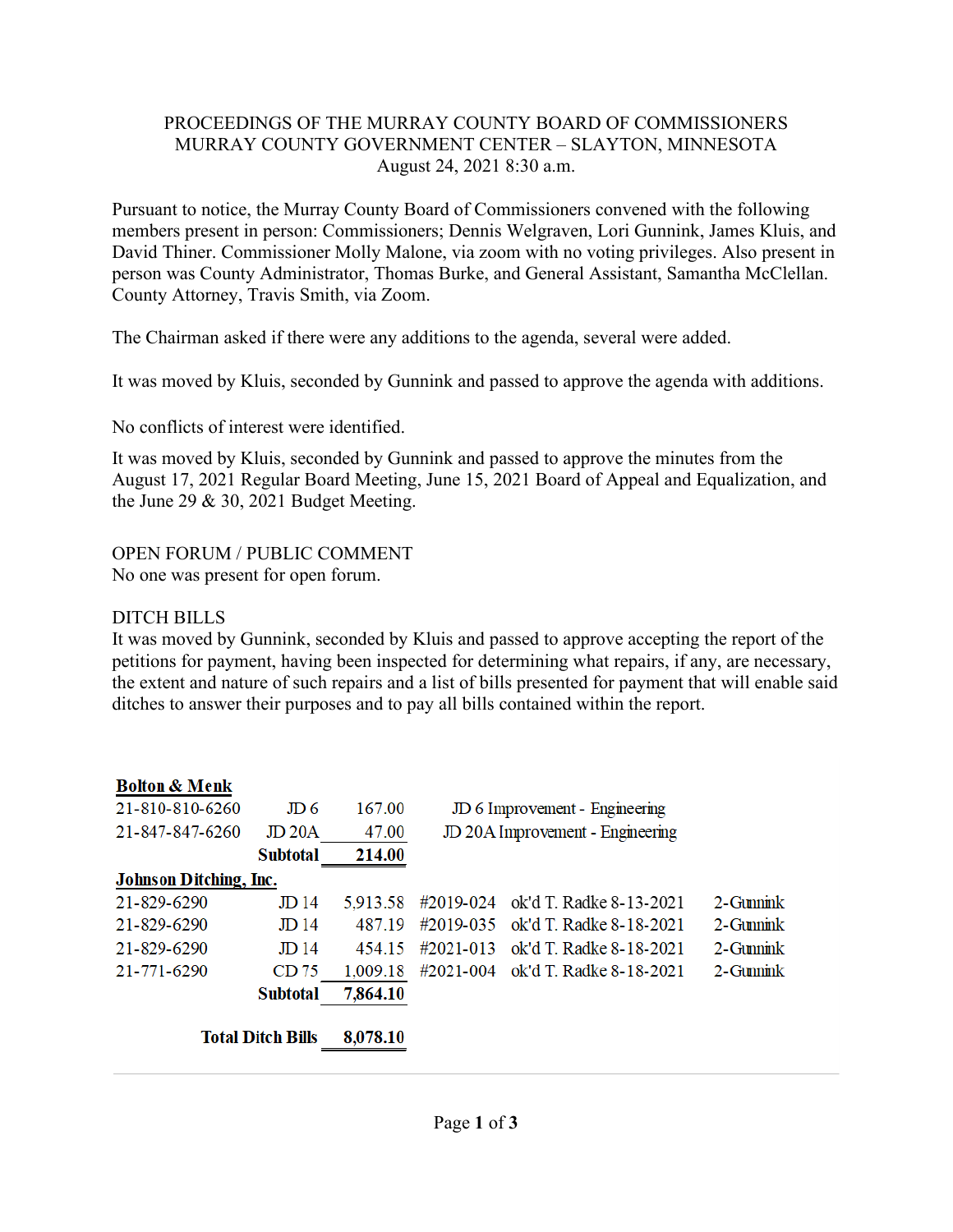# TEMPORARY ASSESSOR INTERN

It was moved by Thiner, seconded by Kluis and passed to approve the recruitment of a temporary Assessor Interim for 500 hours in 2022, once the 2022 assessment is done. Offering it to the previous Assessor Interim with a Step Increase.

#### BOAT AND WATER PATROL

County Administrator, Thomas Burke, and Human Resources Director, Ronda Radke, led a discussion on hiring two seasonal positions for the Boat and Water Patrol for the Summer of 2022.

#### UPDATE POLICIES 709 AND 709B HOLIDAY AND PERSONAL LEAVE

It was moved by Gunnink, seconded by Thiner and passed to approve the updated policies 709 and 706b (LELS) Holidays and Personal Leave, effective August 24, 2021.

#### MEDICAL DEATH INVESTIGATOR ON-CALL

It was moved by Thiner, seconded by Gunnink and passed to approve increasing the on-call rate to \$3.75 for 2022 for the Medical Death Investigators.

## PUBLIC HEARING – GOLF CART ORDINANCE

9:02 a.m. The Chairman called the public hearing for a Proposed Amended Motorized Golf Cart Ordinance.

The Board reviewed the proposed ordinance.

9:03 a.m. The public hearing was opened for comment. No members of the public commented.

9:10 a.m. It was moved by Welgraven, seconded by Thiner and passed to approve continuing the Public Hearing for the Amended Motorized Golf Cart Ordinance to September 7, 2021.

## PERSONNEL COMMITTEE UPDATE

Human Resources Director, Ronda Radke, gave a Personnel Committee update.

## SIDEWELL LEGAL DESCRIPTION TRAINING

It was moved by Gunnink, seconded by Thiner and passed to approve the Sidwell Legal Description training, and authorize County Administrator, Thomas Burke, to sign the contract with Sidewell.

## COVID-19 UPDATE DISCUSSION

County Administrator, Thomas Burke, and Emergency Management, Carl Nyquist, led a discussion on the response to COVID-19.

## AMERICAN RESCUE PLAN FUNDING

It was moved by Gunnink, seconded by Welgraven and passed to approve Thomas Burke to identify potential committee members for the American Rescue Plan Funding Committee, and bring back the list of members for board approval.